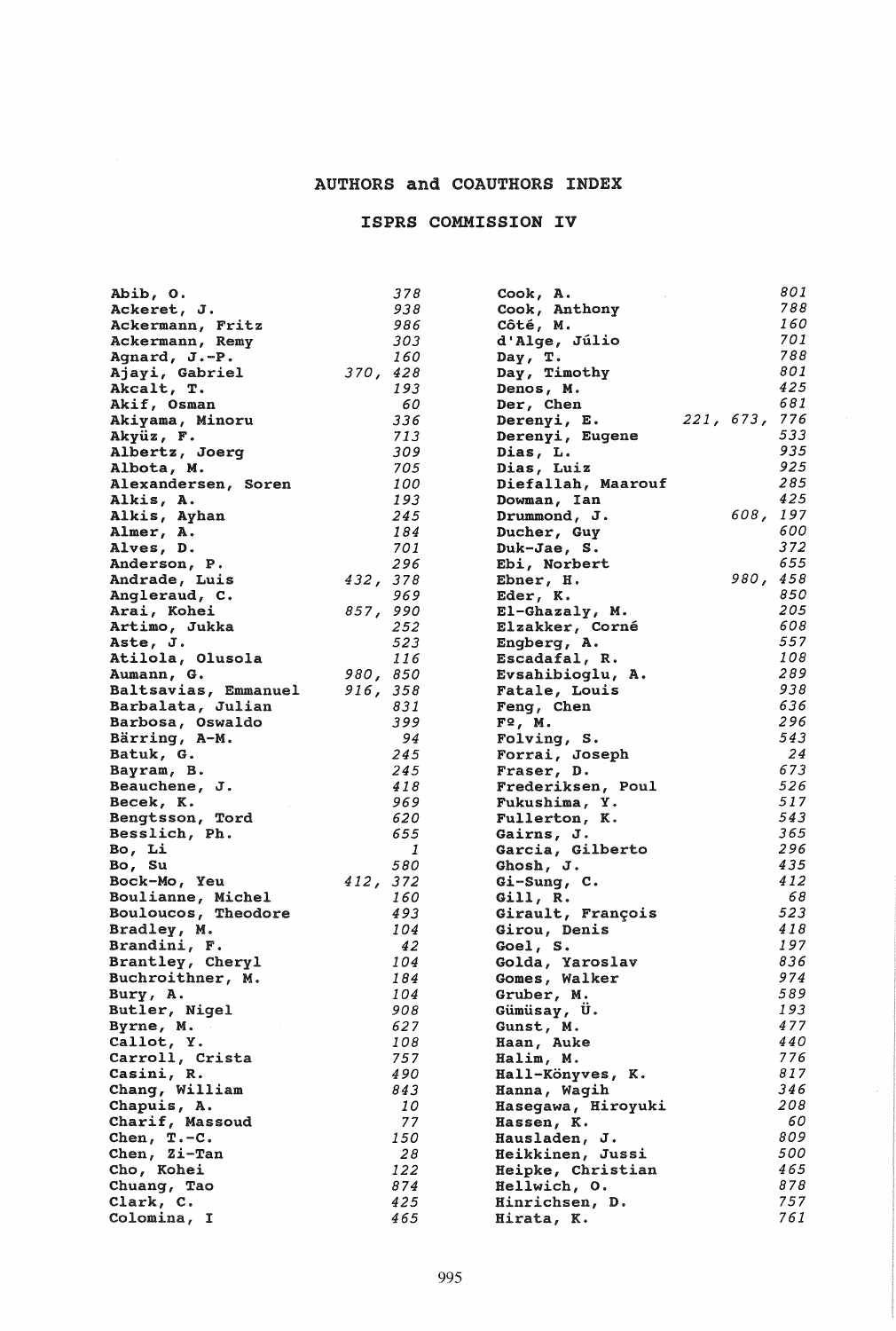| Ho, Weihsin         | 902      | Martins, Mauro       |          | 42  |
|---------------------|----------|----------------------|----------|-----|
| Hoffmann, Christian | 499      | Massonnet, D.        |          | 87  |
| Höhle, Joachim      | 868      | Mather, P.           |          | 15  |
| Hsieh, Jen-hsing    | 150      | Matos, J.            |          | 42  |
| Hua, Li             | 580      | Maurice, K.          |          | 795 |
| Huang, Hao-Hsiung   | 172      | <b>Mégier, J.</b>    |          | 543 |
| Huanq, Jude         | 192      | Mering, C.           |          | 108 |
| Huiming, Zhu        | 381      | Michelson, D.        |          | 817 |
| Hyun, K.            | 412      | Miyakita, K.         |          | 386 |
| Hyun-Jik, L.        | 372      | Molnar, Laszlo       |          | 962 |
| Ihemadu, S.         | 333      | Moore, Laurence      |          | 31  |
| Iliffe, J.          | 788      | Morain, S.           |          | 757 |
| Inomata, Takayuki   | 650      | Moussa, Osama        |          | 205 |
| Jacobi, Ole         | 576      | Mukai, S.            |          | 857 |
| Jacobsen, Karsten   | 585      | Muller, J.-P.        | 788, 801 |     |
| Jae-Hong, Y.        | 412      | Murai, S.            |          | 122 |
| Jeyapalan, K.       | 627      | Murakami, Hiroshi    |          | 569 |
| Jian, Lu            | 237      | Murray, J.           |          | 788 |
| Jiancheng, Lu       | 747      | Myint, Y.            |          | 768 |
| Jianhua, Xu         | 216      | Nanfeng, Chen        |          | 747 |
| Jianhua, Zhou       | 739      | Nardini, M.          |          | 490 |
| Johnson, A.         | 208      | Nassar, M.           |          | 60  |
| Jordan, III, Lawrie | 899      | Nery, C.             |          | 925 |
| Kady, M             | 60       | Nery, Carlos         |          | 935 |
| Kaehler, Martin     | 688      | Neto, Francelina     |          | 315 |
| Kaichang, Di        | 237      | Ni, Shaoxianq        |          | 178 |
| Kaiser, B.          | 809      | Ning, Shu            |          | 874 |
| Kamada, K.          | 122      | Nitu, C.             |          | 158 |
| Kamiya, I.          | 517      | Nitu, Constantin     |          | 158 |
| Kashima, Hidemi     | 761      | Nonin, Philippe      |          | 342 |
| Katzarsky, Ivan     | 537      | Novak, Kurt          | 5, 894   |     |
| Kilbride, Andrew    | 507      | Nwosu, Azubuike      |          | 946 |
| Kim, Won-Young      | 675      | Ohlhof, T.           |          | 458 |
| Kim, Youn-Jong      | 675      | Orüklü, H.           | 193, 245 |     |
| Koch, W.            | 325      | Osamu, I.            |          | 768 |
| Kohei, Uesugi       | 768      | Otsuka, C.           |          | 122 |
| Koide, Masanori     | 517      | Patmios, Evangelos   |          | 823 |
| Komai, J.           | 990      | Pattyn, Frank        |          | 472 |
| Konecny, Gottfried  | 451      | Paulsson, Bengt      |          | 352 |
| Könyves, K.         | 94       | Pei-Jun, Shi         |          | 1   |
| Kornus, W.          | 458, 465 | Perlant, Frédéric    |          | 87  |
| Kostka, R.          | 589      | Persie, M.           |          | 563 |
| Köstli, A.          | 878      | Petit-Frère, Jacques |          | 392 |
| Kunarak, R.         | 493      | Pfannenstein, A.     |          | 850 |
| Kuo, J.             | 710      | Pilesjö, Petter      |          | 817 |
| Kure, Jon           | 594      | Pilouk, Morakot      |          | 956 |
| Kusaka, T.          | 386      | Pollock, R.          |          | 776 |
| Laiho, Anita        | 500      | Postadjian, S.       |          | 537 |
| Lamar, H.           | 435      | Powitz, Bernd        |          | 664 |
| Laskowski, Piotr    | 754      | Qian, Huanq          |          | 381 |
| Lauterbach, B.      | 655      | Qizhen, Liu          |          | 216 |
| Lebel, R.           | 831      | Raducanu, D.         |          | 514 |
| Leberl, Franz       | 795      | Raducanu, Niculae    |          | 514 |
| Lee, Jenn-Taur      | 928      | Radwan, M.           | 594, 232 |     |
| Lee, Liang          | 902      | Raggam, Johannes     |          | 184 |
| Lehmann, H.         | 309      | Ramlal, B.           |          | 608 |
| Lehner, Manfred     | 68       | Renouard, Laurent    |          | 886 |
| Lemmens, M.         | 477      | Rentao, Huang        |          | 381 |
| Lenzen, Thomas      | 683      | Rieger, Wolfgang     |          | 642 |
| Leu, Ion            | 531      | Robertson, B.        |          | 130 |
| Lianghu, Tian       | 747      | Robinson, R.         |          | 104 |
| List, Franz         | 325      | Roel, N.             |          | 435 |
| Liu, Mu             | 710      | Rogers, J.           |          | 208 |
| Mackaness, W.       | 265      | Rong, Ma             |          | 57  |
| Maling, Julius      | 781      | Rong-Guo, Chen       |          | 616 |
| Malmström, Bo       | 557      | Rongqing, Lai        |          | 381 |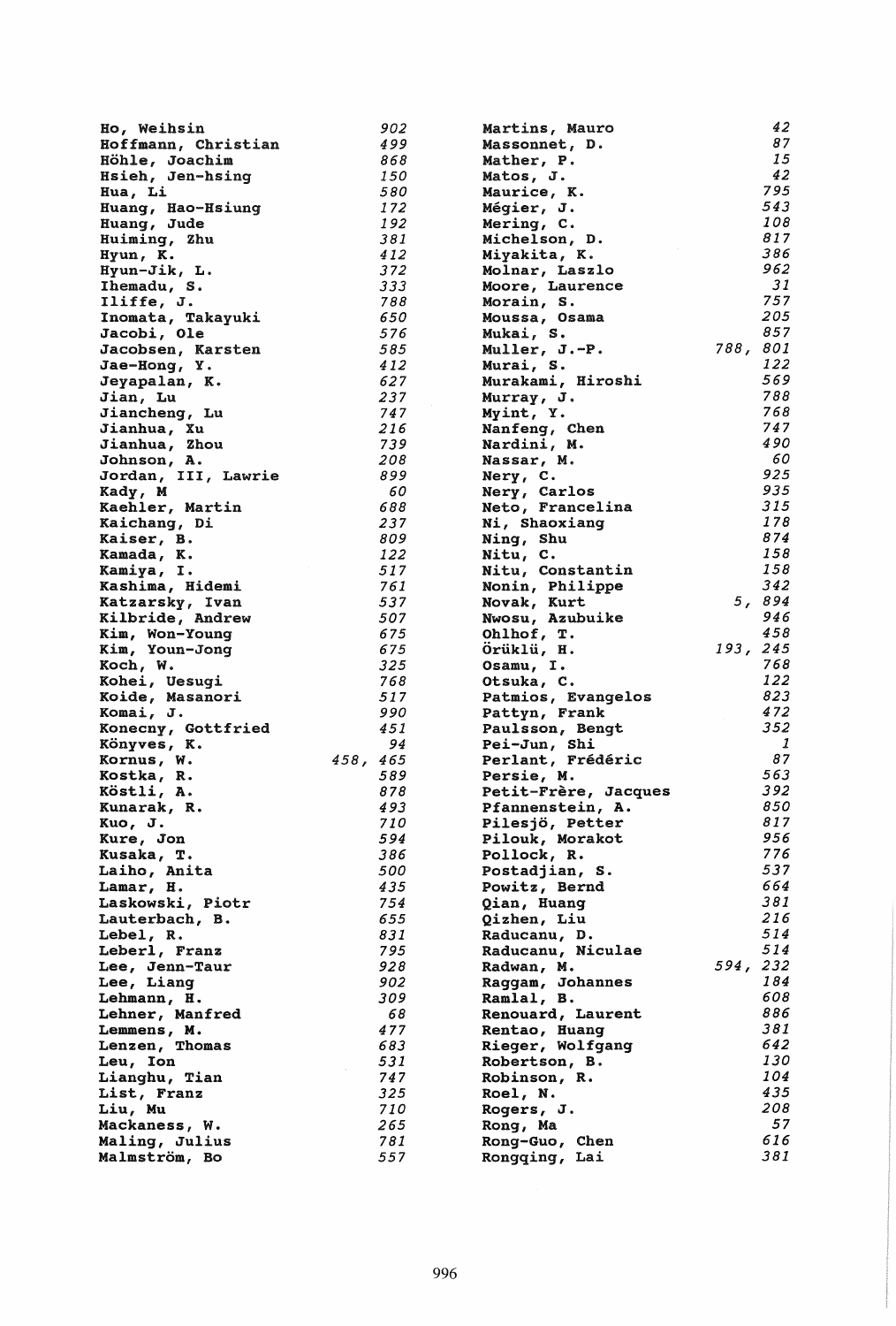| Rothery, D.         |               | 788 | Tsay, J.             |          | 809           |
|---------------------|---------------|-----|----------------------|----------|---------------|
| Roule, M.           |               | 19  | Tsunekawa, Atsushi   |          | 50            |
| Sada, T.            |               | 35  | Tuladhar, A.         |          | 197           |
| Sadasue, M.         |               | 208 | Tuladhar, Arbind     |          | 751           |
| Sakurai, H.         |               | 35  | Turker, Mustafa      |          | 485           |
|                     |               |     |                      |          |               |
| Salahchourian, M.   |               | 325 | Tuukkanen, Kari      | 166, 166 |               |
| Santo, Mariane      |               | 42  | Urabe, B.            |          | 517           |
| Scarton, M.         |               | 490 | Urabe, Bokuro        |          | 861           |
| Schneider, W.       |               | 986 | Utsunomiya, Yojiro   |          | 406           |
| Scholten, F.        |               | 309 | Veillet, Isabelle    |          | 448           |
| Schuhr, W.          |               | 451 | Venkatesh, G.        |          | 303           |
| Schylberg, Lars     |               | 135 | Veronese, V.         |          | 15            |
|                     |               |     |                      |          | 563           |
| Seo, Dong-jo        |               | 675 | Voorden, A.          |          |               |
| Setojima, M.        |               | 650 | Watanabe, H.         |          | 990           |
| Shaobo, H.          |               | 257 | Watson, Jr., Charles |          | 321           |
| Shibasaki, Ryosuke  |               | 257 | Wehn, Hans           |          | 130           |
| Shih, T.            |               | 776 | Welch, R.            |          | 569           |
| Shih, Tian-Yuan     | 221, 673      |     | Wenxing, Zhang       |          | 580           |
| Shikada, Masaaki    |               | 386 | Wilkinson, Graeme    |          | 543           |
| Shimin, Wen         |               | 729 | Willkomm, Philipp    |          | 139           |
|                     |               | 878 |                      |          | 809           |
| Sigle, Manfred      |               |     | Wrobel, B.           |          | 265           |
| Simonin, A.         |               | 108 | Wu, Chao-hsiunq      |          |               |
| Skládal, L.         |               | 19  | Wu, Jee-Cheng        |          | 248           |
| Smith, Martin       |               | 15  | Wu, Jenug-Hsiung     |          | 681           |
| Solberg, Rune       |               | 549 | $Wu, M.-C.$          |          | 150           |
| Soliman, E.         |               | 205 | Wu, Mu-Lin           | 681, 710 |               |
| Song, Der-Ren       |               | 710 | Würländer, R.        |          | 850           |
| Sonnenfeld, P.      |               | 10  | $Xi, Z.-G.$          |          | 192           |
|                     |               |     |                      |          | 776           |
| Sperry, S.          | 894, 899      |     | Xian, C.             |          |               |
| Stallmann, D.       | 916, 358      |     | Xiao-Quan, Lin       |          | $\mathcal{I}$ |
| Strunz, G.          |               | 465 | Xiaochun, Zhang      |          | 580           |
| Studemann, B.       |               | 10  | Xie, Wei             |          | 735           |
| Stuiver, John       |               | 951 | Xinchang, Zhang      |          | 381           |
| Suharto, P.         |               | 232 | Xinqiao, Tang        |          | 636           |
| Tagawa, T.          |               | 990 | Yang, Young-Kyu      |          | 675           |
| Tait, D.            |               | 485 | Yates, J.            |          | 208           |
| Takada, Tomonori    |               | 35  | Yokokawa, T.         |          | 883           |
|                     |               | 883 | Yongbao, He          |          | 216           |
| Takahashi, Mamoru   |               |     |                      |          | 747           |
| Takeuchi, S.        |               | 122 | Yongwei, Sheng       |          |               |
| Tallhaug, J.        |               | 549 | Yoshimura, M.        |          | 122           |
| Tankut, M.          |               | 289 | Yoshinari, T.        |          | 517           |
| Tastan, H.          |               | 713 | Yu, Il-Hyon          |          | 675           |
| Taty, E.            |               | 224 | Yuanhong, Zhao       |          | 747           |
| Tauch, R.           |               | 309 | Zanick, M.           |          | 378           |
| Tauch, Ruediger     |               | 688 | Zegheiu, Nicolae     | 705, 143 |               |
| Taylor, T.          |               | 365 | Zeng-Bo, Qian        | 616, 270 |               |
| Tempfli, K.         | 493, 956, 946 |     | Zhang, S.            |          | 696           |
|                     |               |     |                      |          |               |
| Teng, C.            |               | 533 | Zhang, Yaonan        |          | 720           |
| Terayama, Y.        | 857, 990      |     | Zhi-Long, Wan        |          | 270           |
| Thiemann, R.        |               | 465 | Zhong, Yubiao        |          | 280           |
| Thornhill, G.       |               | 788 | Zhou, Shenglu        |          | 178           |
| Tibaldi, Alessandro |               | 273 | Zongjian, Li         |          | 237           |
| Toz, Gönül          |               | 713 | Zongjian, Lin        |          | 874           |
| Trinder, J.         |               | 969 | Zusmanis, A.         |          | 192           |
|                     |               |     |                      |          |               |